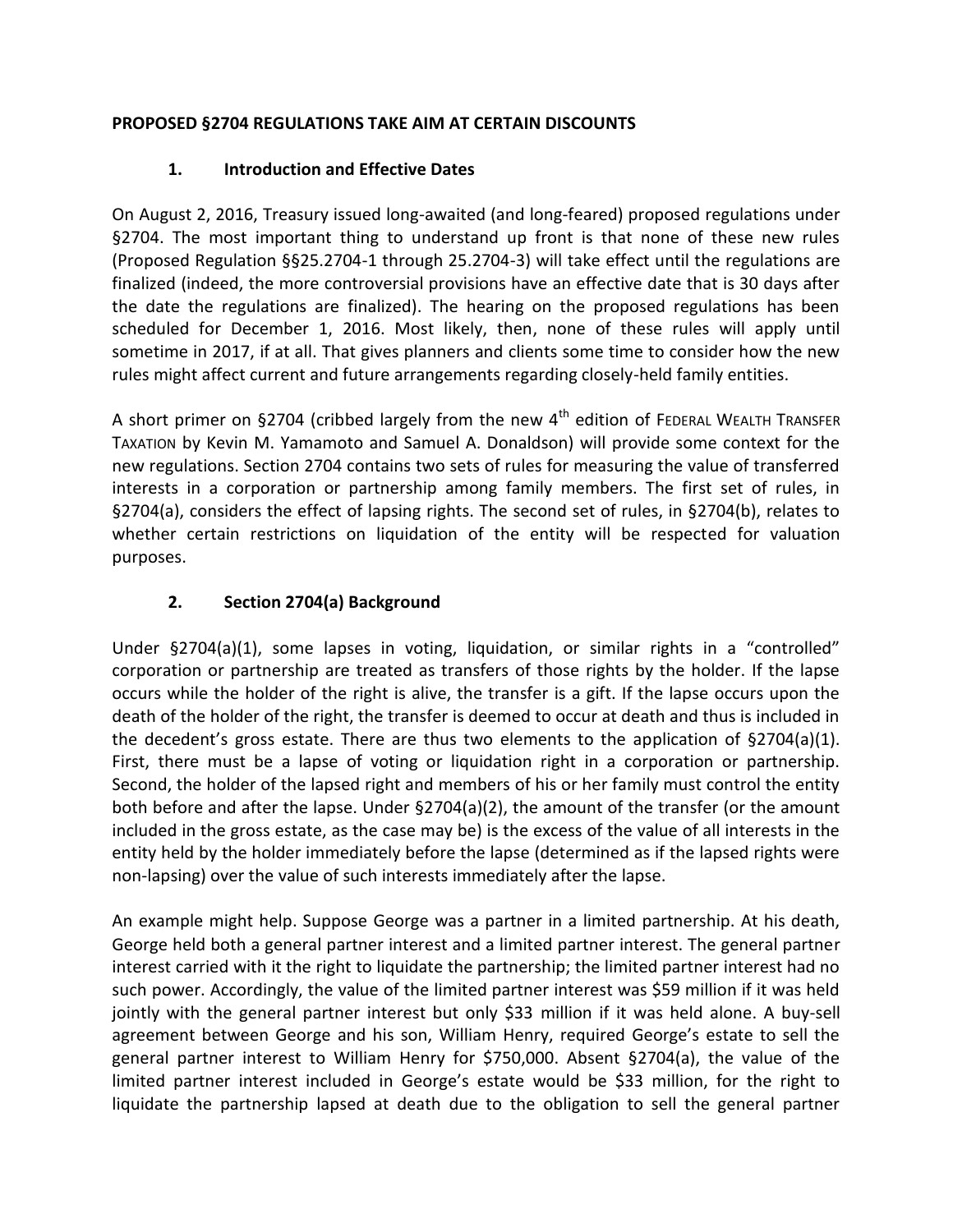interest to William Henry. This was the holding of *Estate of Harrison v. Commissioner*, T.C. Memo. 1987-8. But now §2704(a) applies, assuming George and members of his family (including William Henry) controlled the partnership before and after George's death. Accordingly, George is treated as having made a transfer of \$26 million (the excess of the \$59 million value of the limited partner interest assuming the liquidation right was non-lapsing over the \$33 million value of the limited partner interest after the lapse) at death, and that extra \$26 million is also included in George's gross estate.

The regulations already contain an exception to the application of §2704(a). Under this exception, the deemed gift or deemed gross estate inclusion does not occur where the liquidation rights with respect to a transferred interest are not restricted or terminated. Because of this exception, most inter-vivos transfers of a minority interest by a controlling partner or shareholder do not trigger the deemed gift rule of §2704(a).

# **3. Proposed Regulations Restrict Scope of Regulatory Exception to §2704(a)**

The proposed regulations limit the regulatory exception to inter-vivos transfers made more than three years before death. Any transfers made within three years of death would trigger gross estate inclusion under §2704(a) upon the transferor's death. The following example from the proposed regulations illustrates how this new rule would work:

D owns 84 percent of the single class of stock of Corporation Y. The by-laws require at least 70 percent of the vote to liquidate Y. More than three years before D's death, D transfers one-half of D's stock in equal shares to D's three children (14 percent each). Section 2704(a) does not apply to the loss of D's ability to liquidate Y because the voting rights with respect to the transferred shares are not restricted or eliminated by reason of the transfer, and the transfer occurs more than three years before D's death. However, had the transfers occurred within three years of D's death, the transfers would have been treated as the lapse of D's liquidation right occurring at D's death.

## **4. Section 2704(b) Background**

Section 2704(b) relates to restrictions imposed on a power to liquidate a corporation or partnership. Under §2704(b)(1), if three requirements are met, any "applicable restrictions" are to be disregarded when valuing a transferred interest in the entity. These requirements are: (1) a transfer of an interest in a corporation or partnership (2) to or for the benefit of a member of the transferor's family (3) where the transferor and the members of the transferor's family control the entity immediately before the transfer.

An "applicable restriction" is any limitation on the entity's ability to liquidate that either lapses to any extent after the transfer or can be removed after the transfer by the transferor or any member of the transferor's family. For instance, assume Wendy and Peter, a married couple, own general partner and limited partner interests in a limited partnership. Under their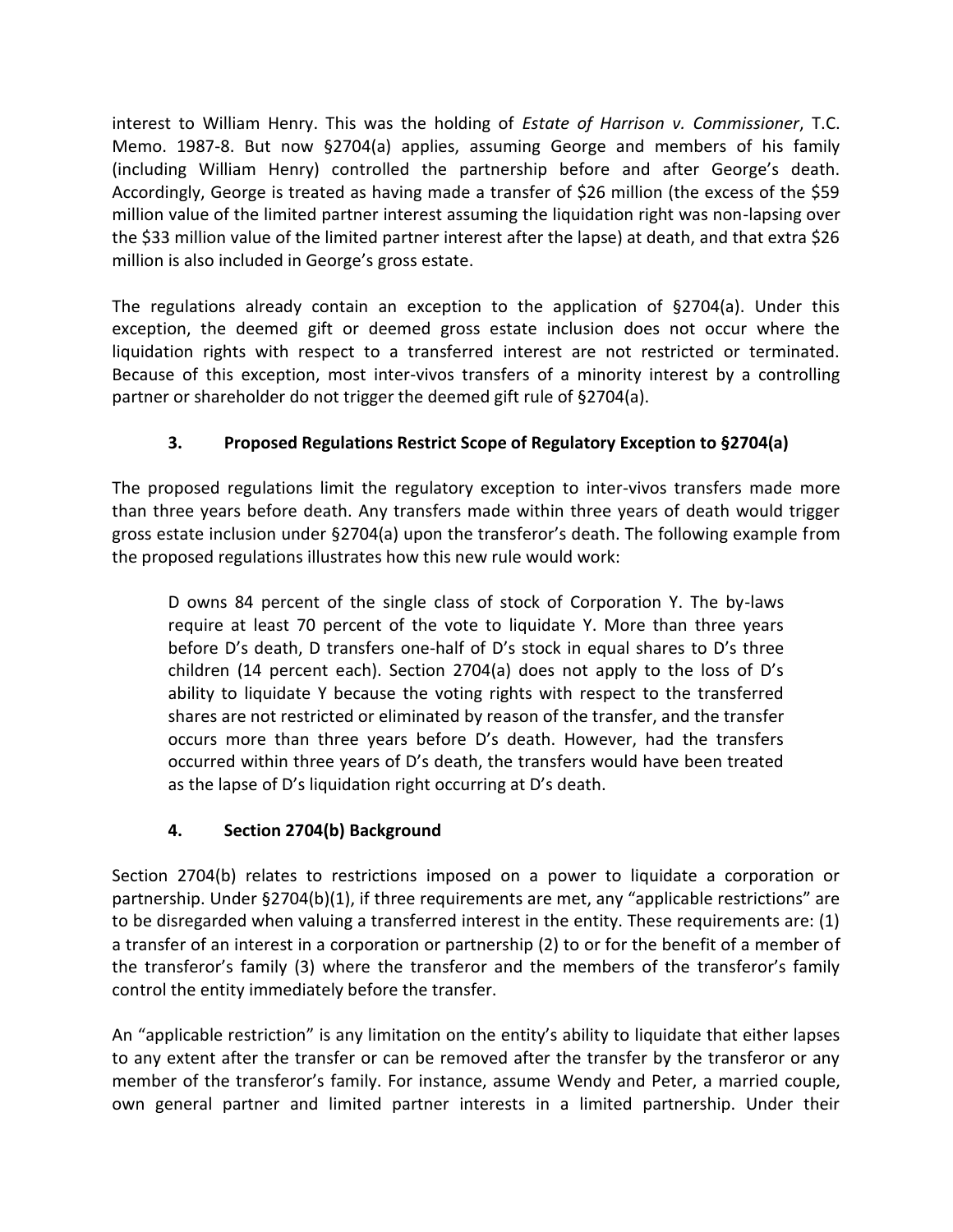partnership agreement, Wendy and Peter have agreed that the partnership can be liquidated only with the written consent of all partners, though this restriction on liquidation may be removed by a unanimous vote of the partners. Wendy transfers her limited partner interest to her son, Michael. All of the requirements of §2704(b)(1) are met, for Wendy has transferred to her son an interest in the partnership controlled by Wendy and her husband. Thus the value of the limited partner interest transferred to Michael must be determined without regard to the restriction that the partnership may be liquidated only with the consent of all partners, because this restriction can be removed upon the vote of Wendy, Peter, and Michael, all members of the same family.

The statute provides that certain restrictions on liquidation are not to be disregarded even where the elements of  $\S2704(b)(1)$  are met. Commercially reasonable restrictions on liquidation arising from a financing transaction with an unrelated party, for example, are not subject to §2704. In addition, §2704(b)(3)(B) provides that restrictions on liquidation imposed by state or federal law do not trigger §2704(b). In effect, then, only those liquidation restrictions that are more stringent than those under applicable federal and state laws or those found in commercially reasonable financing transactions will be disregarded.

### **5. Proposed Regulations Eliminate Comparison to State Law**

The current regulations restrict the scope of §2704(b) to limits "on the ability to liquidate the entity (in whole or in part) that is more restrictive than the limitations that would apply under the State law generally applicable to the entity in the absence of the restriction." The preamble to the proposed regulations observe that some states have, in response to this regulation, changed their statutes to allow liquidation only upon a unanimous vote of all owners and to eliminate existing laws that allowed limited partners the right to liquidate their interests in a partnership. That makes Treasury mad. In response, the proposed regulations remove the restriction in the current regulations that limits the definition of "applicable restrictions" to those that are more restrictive than under applicable state law. Indeed, the proposed regulations go on to state that an "applicable restriction" includes any restriction imposed under the entity's governing documents or under local law "regardless of whether that restriction may be superseded by or pursuant to the governing documents or otherwise."

Lest you think that's contrary to §2704(b)(3)(B), the proposed regulations state that the statutory exception is limited to restrictions imposed or required to be imposed by federal or state law. The proposed regulations go on to explain:

A provision of law that applies only in the absence of a contrary provision in the governing documents or that may be superseded with regard to a particular entity (whether by the [owners] or otherwise) is not a restriction that is imposed or required to be imposed by federal or state law. A law that is limited in its application to certain narrow classes of entities, particularly those types of entities (such as family-controlled entities) most likely to be subject to transfers described in section 2704, is not a restriction that is imposed or required to be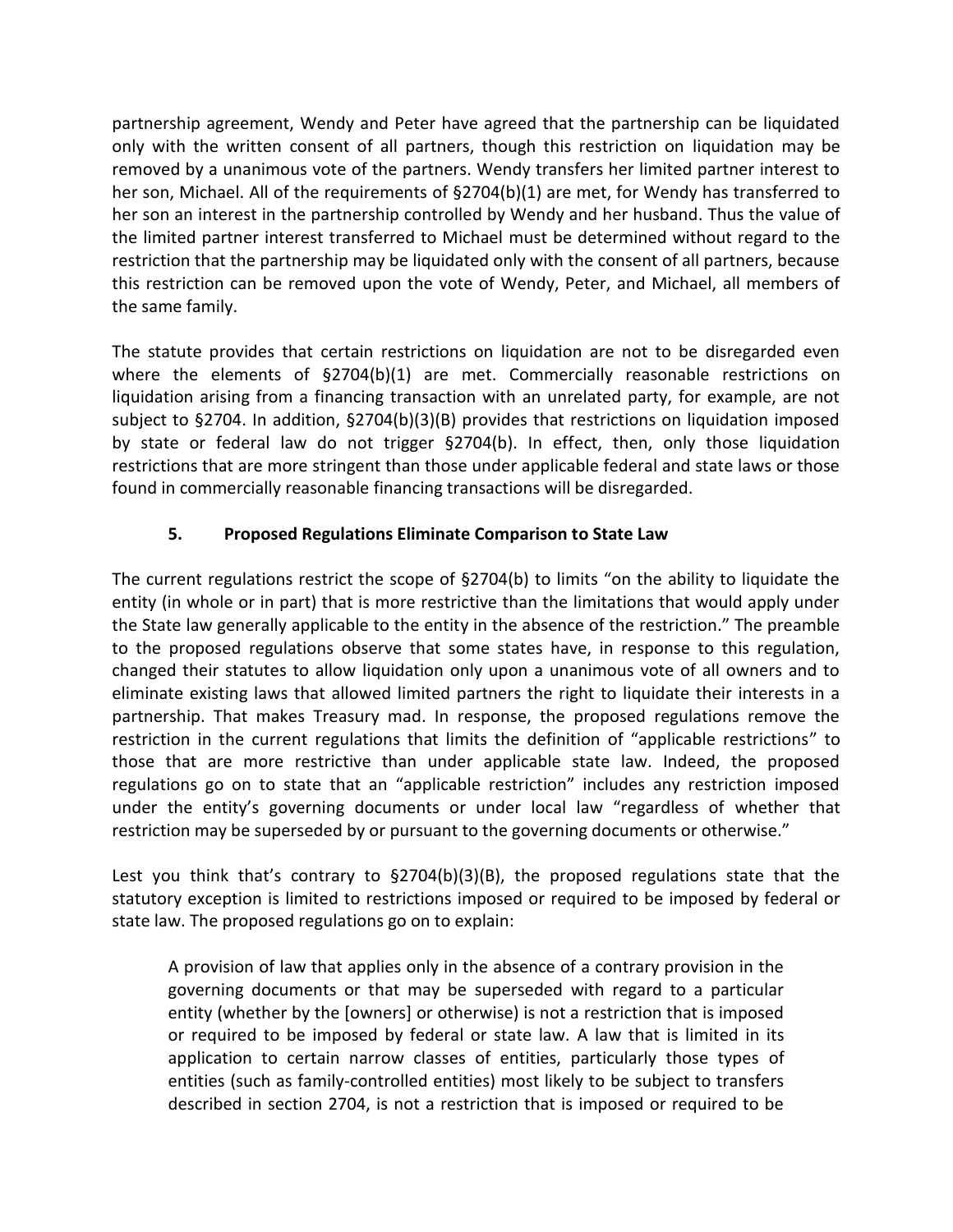imposed by federal or state law. For example, a law requiring a restriction that may not be removed or superseded and that applies only to family-controlled entities that otherwise would be subject to the rules of section 2704 is an applicable restriction. In addition, a restriction is not imposed or required to be imposed by federal or state law if that law also provides (either at the time the entity was organized or at some subsequent time) an optional provision that does not include the restriction or that allows it to be removed or overridden, or that provides a different statute for the creation and governance of that same type of entity that does not mandate the restriction, makes the restriction optional, or permits the restriction to be superseded, whether by the entity's governing documents or otherwise.

#### **6. There's More – Proposed Regulations Create More Disregarded Restrictions**

Section 2704(b)(4) authorizes regulations providing that "other restrictions shall be disregarded in determining the value of the transfer of any interest in a corporation or partnership to a member of the transferor's family if such restriction has the effect of reducing the value of the transferred interest for purposes of this subtitle but does not ultimately reduce the value of such interest to the transferee." In each of 2009, 2010, 2011, and 2012, President Obama's budget called for legislation that would have broadened the scope of §2704(b) to include as disregarded restrictions "limitations on a holder's right to liquidate that holder's interest that are more restrictive than a standard to be identified in regulations." That this idea never caught traction didn't stop Treasury in issuing the proposed regulations.

New Proposed Regulation §25.2704-3(b) lists four restrictions that will be disregarded in valuing an interest in a corporation or partnership transferred to or for the benefit of one of the transferor's family where the transferor and members of the transferor's family control the entity immediately before the transfer.

The first restriction to be disregarded is one that limits the ability of the holder of the interest to liquidate the interest. Thus, for example, when a parent transfers a limited partner interest to a child, the child's inability to liquidate the transferred interest is to be disregarded when valuing the interest.

The second restriction to be disregarded is one that limits the liquidation proceeds to an amount less than "minimum value," defined in the proposed regulations as the interest's share of the "net value" of the entity at the time of liquidation (net value, in turn, is generally defined as the net asset value of the entity). So any restriction that would pay the holder less than the liquidation value of the interest is to be disregarded under this rule.

The third restriction to be disregarded is one that defers the payment of liquidation proceeds for more than six months. The final restriction to be disregarded is one that permits payment of the liquidation proceeds in any form other than cash, property, or certain notes.